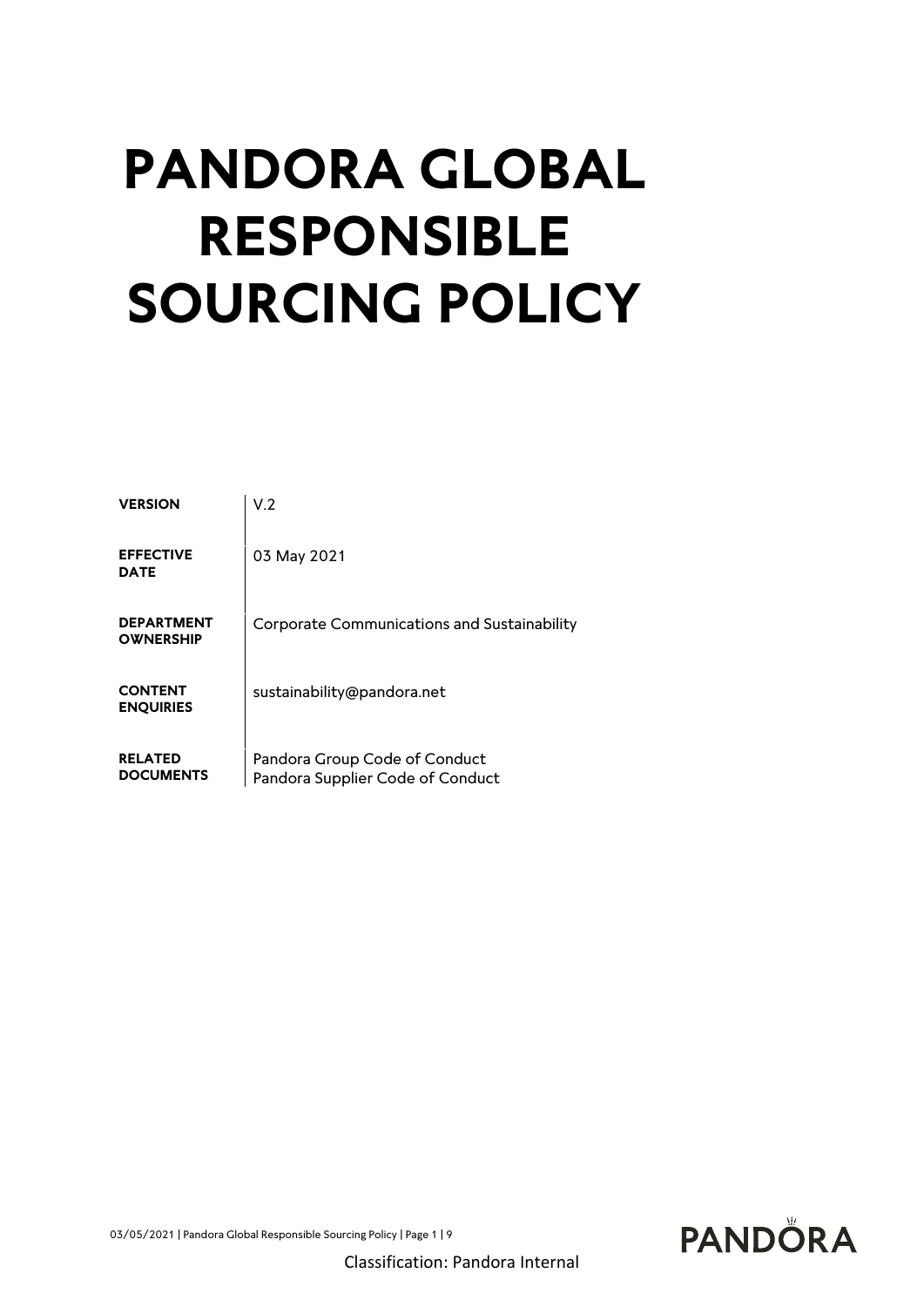# **1 POLICY SCOPE**

Pandora A/S ("Pandora" or "we" or "our") is committed to ethical business practices. This means that we conduct business lawfully, appropriately and with honesty and integrity by adhering to applicable laws and regulations, exercising sound judgment and taking actions to minimize our environmental impact on the planet. The Pandora Group Code of Conduct sets out our ethical commitment, standards of behaviour and conduct to which we expect the entire Pandora organization to adhere to.<sup>1</sup>

We expect that our business partners including suppliers, share this commitment, and we are committed to working with our suppliers to ensuring high social, environmental, and business ethics standards. The [Pandora Supplier Code of Conduct](https://pandoragroup.com/sustainability/resources/policies) details the specific expectations to our suppliers.

This Responsible Sourcing Policy (the Sourcing Policy) sets out the principles and standards that Pandora applies when selecting and working with its suppliers. It details our approach to managing social, environmental, and business ethics impacts and risks in our supply chain including how we address violations of the Supplier Code of Conduct.

The Sourcing Policy applies to all suppliers of products and services to Pandora:

- 1. Suppliers from whom we procure goods and services to develop our products.
- 2. Suppliers from whom we procure goods and services to our instore materials including product packaging, promotional and display materials, and furniture and fixtures.
- 3. Suppliers from whom we procure other goods and services that are not covered by the two other categories.

Suppliers must ensure that this policy is also observed by subsuppliers.

# **1.1 OWNERSHIP**

The Corporate Communications and Sustainability Department shall oversee this Sourcing Policy and review it and any addendums on an annual basis, and as our supply chain evolves, regulations or legal requirements change, customer and consumer expectations shift, and our business develops. Significant updates will be communicated directly to our existing suppliers and an up-to-date version will always be available on the Pandora website. The Supply Chain and Indirect Procurement Departments are responsible for the implementation of the Sourcing Policy. Our suppliers should familiarise themselves with

<sup>&</sup>lt;sup>1</sup> The Pandora Code of Conduct can be foun[d here](file:///C:/Users/peder/Downloads/Pandora%20Code%20of%20Conduct.pdf)



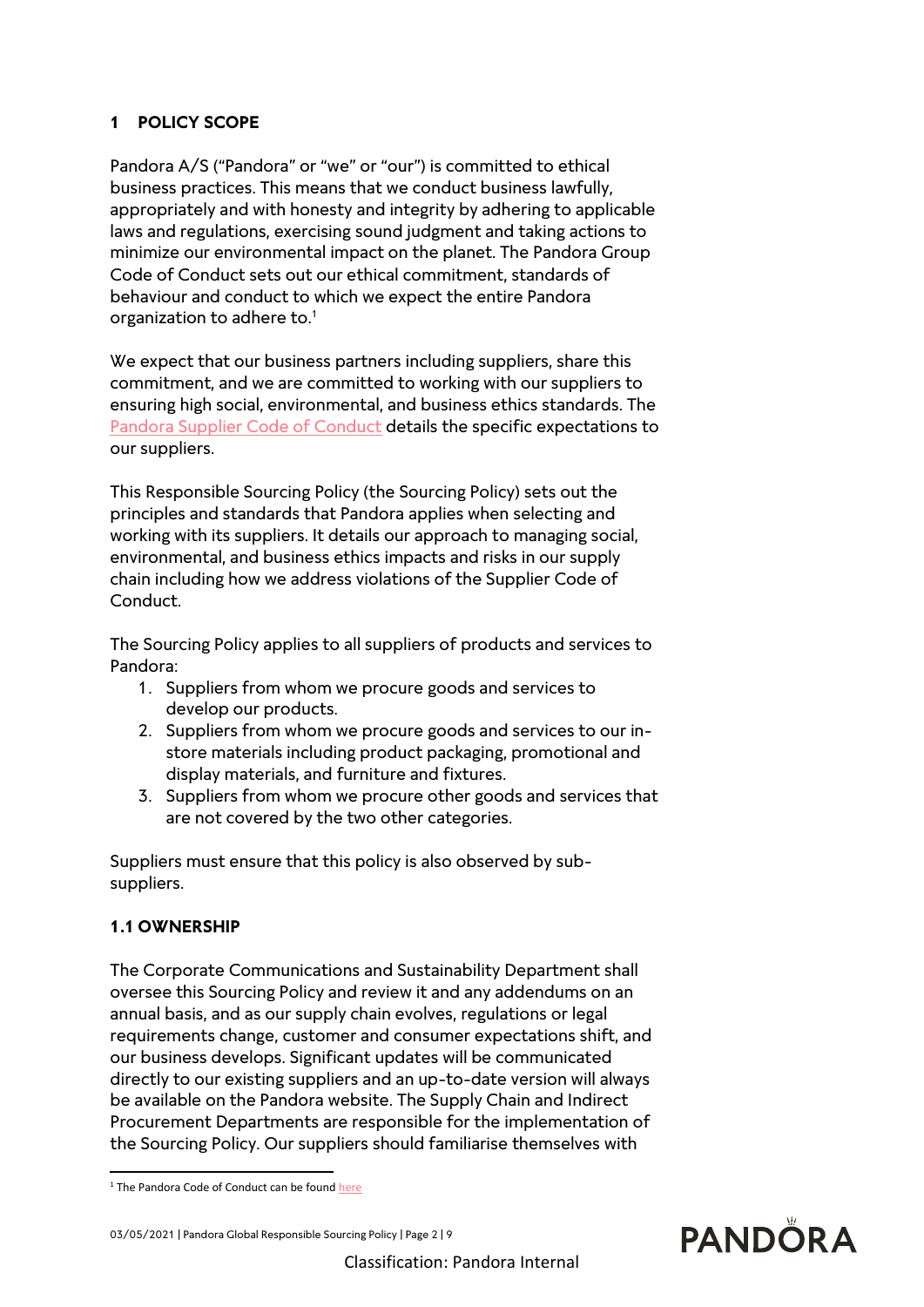the Sourcing Policy. The Policy must be published in English and readily accessible for employees on Pandora's intranet site, INFORA.

# **1.2 ROLES AND RESPONSIBILITIES**

The Sourcing Policy is governed by the Responsible Sourcing Committee (RSC), which comprises representatives from several functions within Pandora including Supply Chain, Indirect Procurement, Creative Sourcing, Innovation and Product Development, Marketing, Corporate Communications and Sustainability. The RSC is co-chaired by the VP, Supply Chain and the Director, Corporate Sustainability, and it convenes on a semi-annual basis and ad-hoc when required and reports to the Pandora Sustainability Board at least twice annually.

The RSC must ensure that the Sourcing Policy has been implemented and discharged. Moreover, the RSC must ensure that adequate procedures are in place throughout Pandora to ensure employee awareness of the Sourcing Policy as well as employee training and training materials adopted into the local language(s).

#### **1.3 GENERAL FIRM POLICY**

Pandora takes measures to ensure the company and its world-wide subsidiaries source responsibly and comply with legal and regulatory requirements. Adherence to this Policy is fundamental to ensuring that all entities, regardless of geographic location, comply with applicable legislation.

Every employee is responsible for assisting Pandora in its' efforts to source responsibly. Any employee that fails to adhere to this Policy or applicable addendum(s) may be subject to disciplinary action up to and including termination.

# **2 OBJECTIVE**

The objective of the Sourcing Policy is to ensure that Pandora continuously works with suppliers that adhere to high social, environmental, and business ethics standards.

The Sourcing Policy is designed to help Pandora meet its specific responsible sourcing objectives of having a 'Responsible', 'Transparent', and 'Traceable' supply chain, with a particular focus on our product suppliers and sub-suppliers including suppliers of raw materials.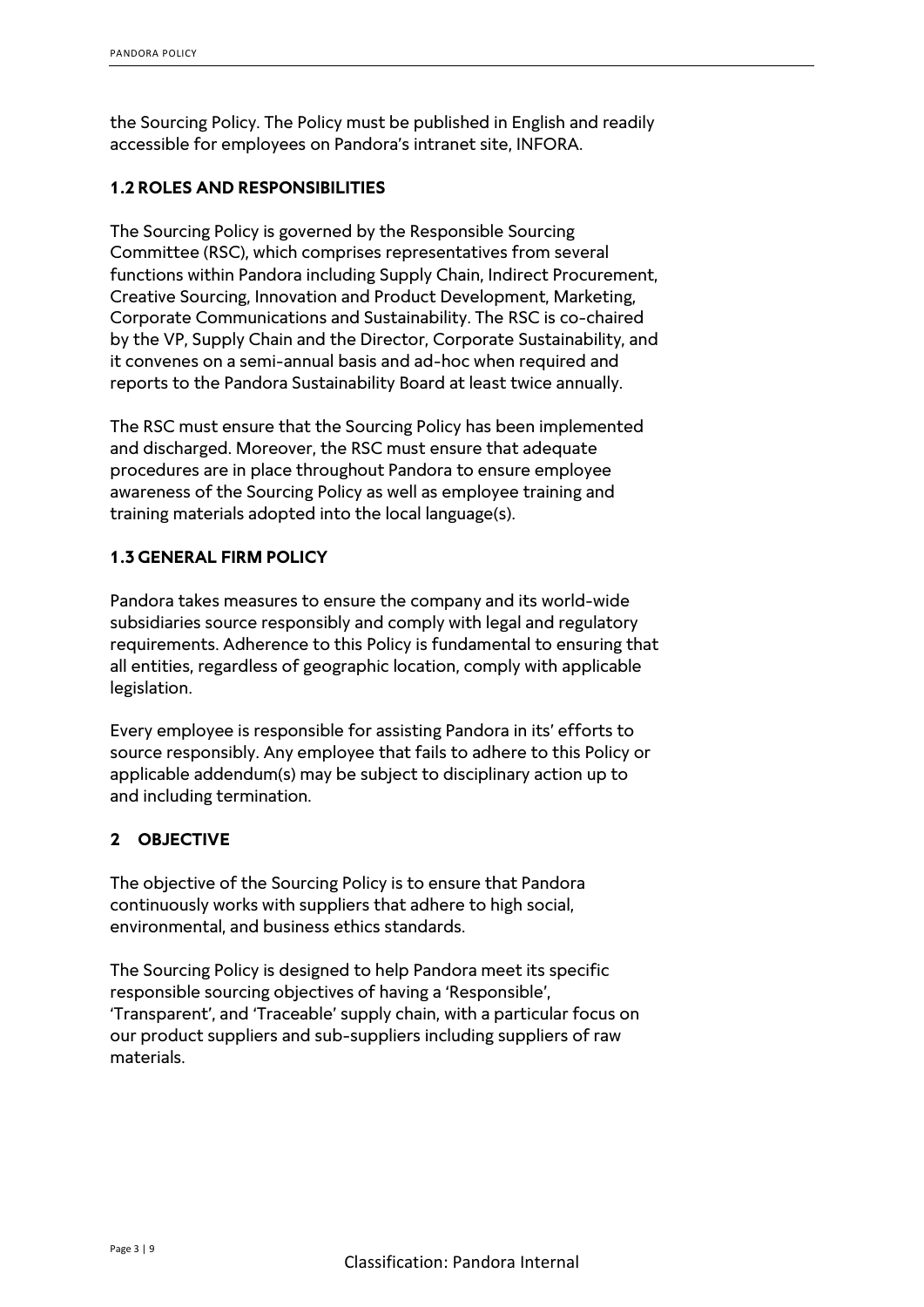|                                                                                                                                                                                                                                                                                                                                                                                                                                                          | Responsible*                                                                                                                                                                                                                                                                                                                                                                                                     | Transparent**                                                                                                                                                                                                                                         | Traceable**                                                                                                                                                                                |  |
|----------------------------------------------------------------------------------------------------------------------------------------------------------------------------------------------------------------------------------------------------------------------------------------------------------------------------------------------------------------------------------------------------------------------------------------------------------|------------------------------------------------------------------------------------------------------------------------------------------------------------------------------------------------------------------------------------------------------------------------------------------------------------------------------------------------------------------------------------------------------------------|-------------------------------------------------------------------------------------------------------------------------------------------------------------------------------------------------------------------------------------------------------|--------------------------------------------------------------------------------------------------------------------------------------------------------------------------------------------|--|
| Commitment                                                                                                                                                                                                                                                                                                                                                                                                                                               | We will continuously<br>improve the social<br>and environmental<br>footprint of our<br>supply chain in line<br>with commonly<br>accepted standards<br>and ensure that all<br>materials are<br>conflict-free.                                                                                                                                                                                                     | We will continuously<br>improve disclosure<br>on our supply chain.                                                                                                                                                                                    | We will continuously<br>improve our<br>understanding of<br>our supply chain and<br>the traceability of<br>our product raw<br>materials such as<br>metals, minerals and<br>other materials. |  |
| Our approach                                                                                                                                                                                                                                                                                                                                                                                                                                             | Buy product raw<br>materials and<br>components with<br>decreasing social<br>and environmental<br>impact;<br>Work with suppliers<br>that uphold<br>responsible<br>manufacturing and<br>workplace practices;<br>Contribute to<br>improving supplier<br>performance and<br>the supply chains<br>they form part of;<br>Ensure good buying<br>practices such as<br>on-going dialogue<br>and reasonable lead<br>times. | Increase<br>transparency on the<br>raw materials we use<br>in our products,<br>including the names<br>and locations of our<br>suppliers; and<br>disclose how our<br>supply chain<br>performs against our<br>social and<br>environmental<br>standards. | Increase traceability<br>of our product raw<br>materials by<br>mapping our supply<br>chains and<br>undertaking due<br>diligence.                                                           |  |
| *Applies to direct and indirect spend.<br>**Applies to direct spend and select indirect spend categories.<br><b>POLICY STATEMENT - APPROACH</b><br>3<br>The Sourcing Policy is implemented through the Pandora Responsible                                                                                                                                                                                                                               |                                                                                                                                                                                                                                                                                                                                                                                                                  |                                                                                                                                                                                                                                                       |                                                                                                                                                                                            |  |
| Sourcing Program (RSP), which is an integral part of our procurement<br>and supply chain strategies and processes.                                                                                                                                                                                                                                                                                                                                       |                                                                                                                                                                                                                                                                                                                                                                                                                  |                                                                                                                                                                                                                                                       |                                                                                                                                                                                            |  |
| Overall, the RSP is designed to focus on the spend categories and<br>suppliers that carry the greatest potential risks of negative social,<br>environmental, and business ethics impacts and negative business<br>impacts, and to ensure that we comply with regulatory requirements<br>as well as specific sustainability requirements from customers and<br>standards that we have signed up to. The RSP consists of the following<br>main components: |                                                                                                                                                                                                                                                                                                                                                                                                                  |                                                                                                                                                                                                                                                       |                                                                                                                                                                                            |  |

**Table 1: Responsible Sourcing Objectives**

# **3 POLICY STATEMENT - APPROACH**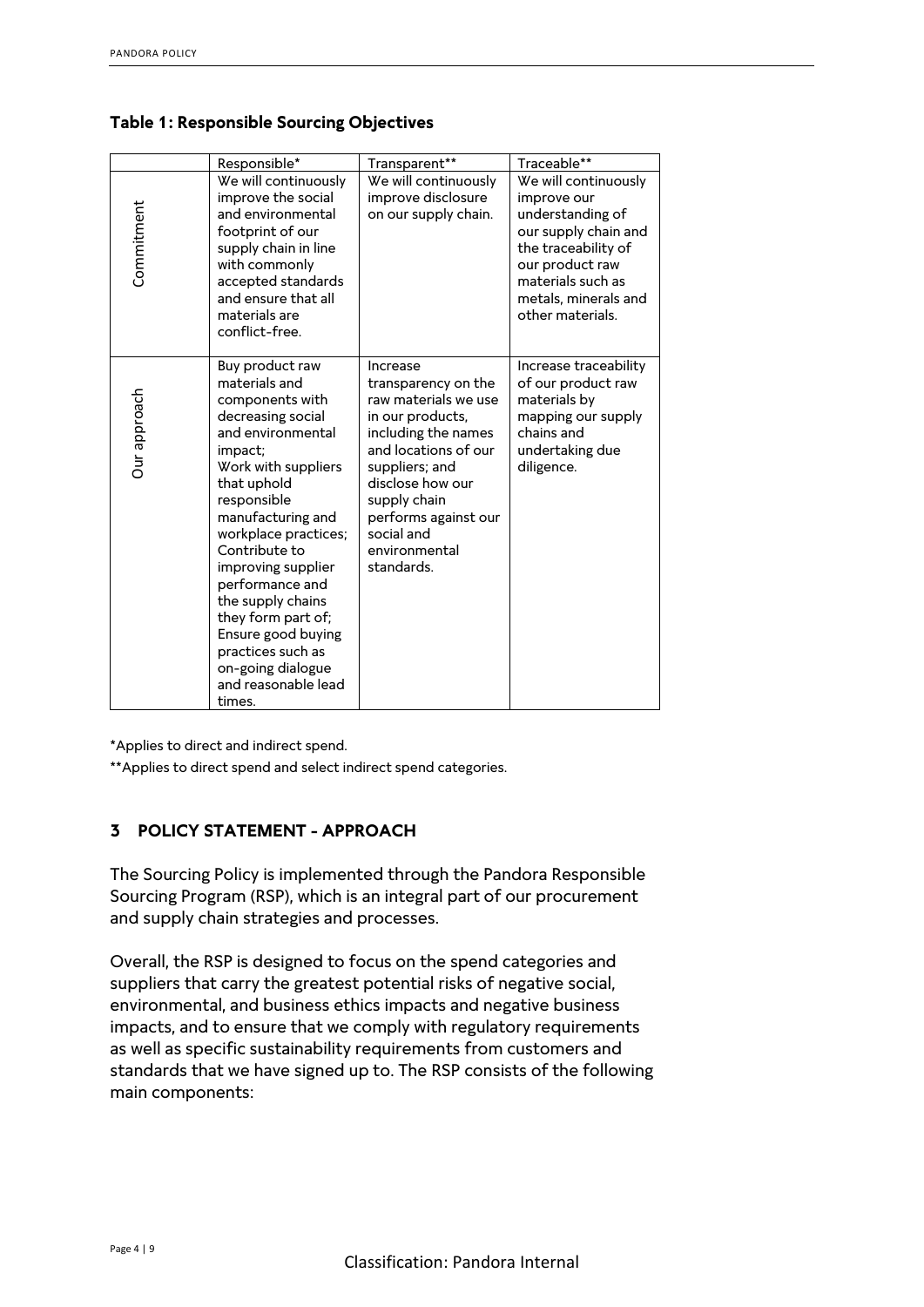### **3.1 POLICIES**

THE SOURCING POLICYAND THE SUPPLIER CODE OF CONDUCT (SUPPLIER CODE) ARE THE CORE DOCUMENTS.

- *a) The Supplier Code of Conduct sets out our social, environmental, and business ethics requirements to our suppliers. The Supplier Code is aligned with the Ethical Trading Initiative (ETI) Base Code and is consistent with international expectations and standards including ILO Fundamental Conventions, the UN Guiding Principles on Business and Human Rights, and others. Compliance with laws and regulations is a baseline requirement.*
- *b) The Supplier Code is complemented by internationally recognised standards that apply to suppliers and sub-suppliers of specific raw materials and products (Category Specific Requirements). Where relevant, such standards are in lieu of the Supplier Code.*

#### **3.2 DUE DILIGENCE AND RISK ASSESSMENT**

PANDORA PERFORMS ANNUAL SUPPLY CHAIN DUE DILIGENCE.

- a) *The due diligence is* focused on raw materials and products used in our jewellery, and it is performed in alignment with the OECD Due Diligence Guidance for Responsible Supply Chains of Minerals from Conflict-affected and High-risk areas.
- *b) When required additional due diligence applies, e.g., when sourcing wood and paper products, we comply with the due diligence requirements of relevant regulations.*

#### **3.3 MANAGEMENT SYSTEMS**

THE SUPPLIER CODE IS AN INTEGRAL PART OF PROCUREMENT CONTRACTS FOR ALL SUPPLIERS.

- *a) Pandora assesses suppliers prior to contract conclusion using methods such as screening, desk assessments, on-site assessments, and review of certifications, and/or other thirdparty assessments.*
- *b) Specific requirements, including on traceability and transparency, apply to suppliers and sub-suppliers of certain raw materials. Suppliers of other materials may become subject to additional requirements specific to those materials.*

#### **3.4 AUDITING**

SUBJECT TO OUR RISK ASSESSMENT, ALL HIGH-RISK SUPPLIERS MUST UNDERGO THIRD-PARTY AUDITING INCLUDING THIRD-PARTY AUDITING COMMISSIONED BY PANDORA, CERTIFICATION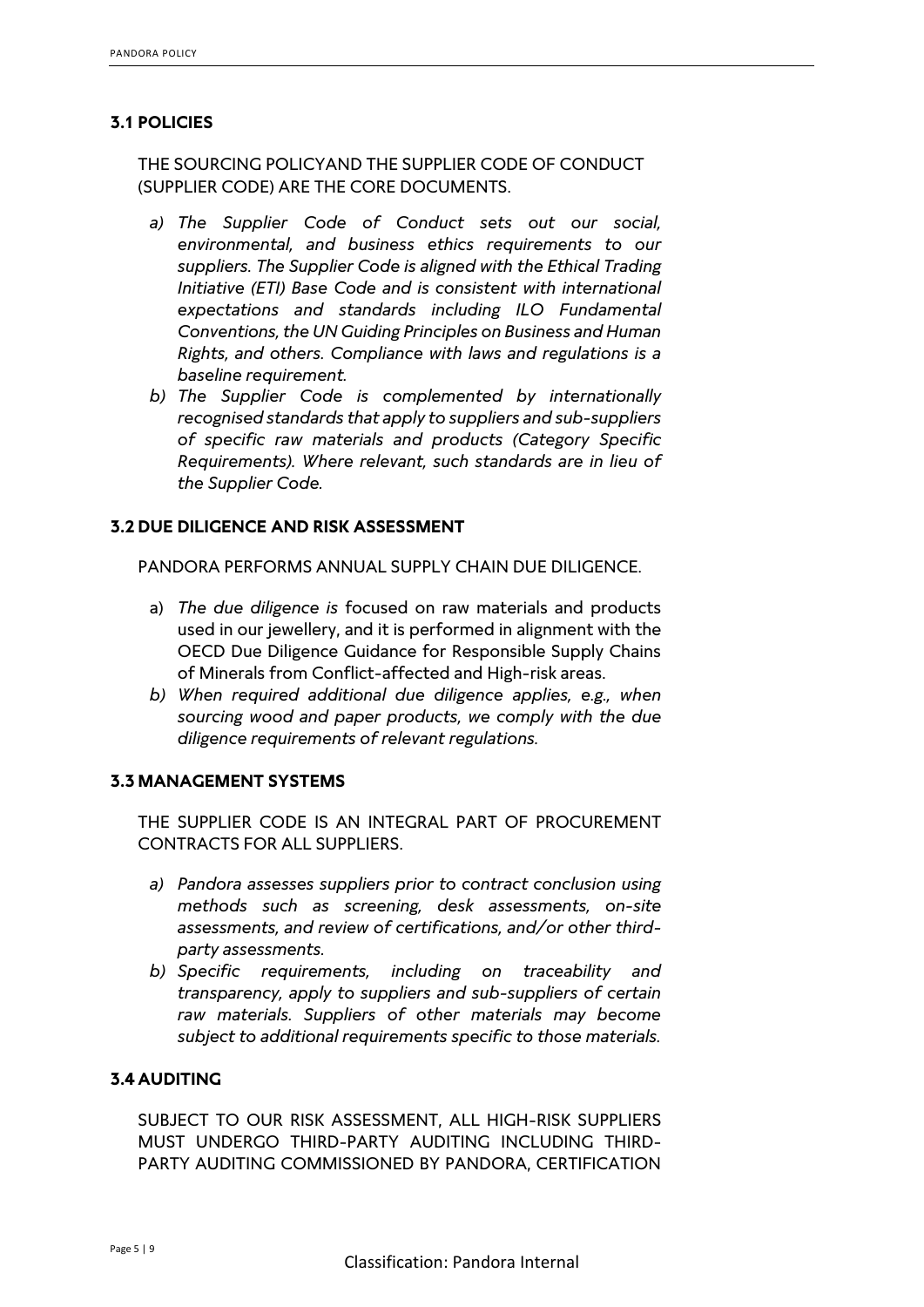AUDITING OF RECOGNISED STANDARDS, OR OTHER THIRD-PARTY AUDITING RECOGNISED BY PANDORA.

- *a) Please refer to Annex A for a list of recognised certifications and third-party audits.*
- b) *Audits commissioned by Pandora are undertaken in alignment with the SMETA audit methodology. All high-risk suppliers must* be third-party audited at least every two years. Pandora reserves the right to perform unannounced audits.

#### **3.5 REPORTING AND DISCLOSURE**

PANDORA PUBLICLY DISCLOSES ON ITS WEBSITE ITS POLICY AND APPROACH TO SUPPLY CHAIN DUE DILIGENCE AND REPORTS ANNUALLY THROUGH ITS SUSTAINABILITY REPORT CONSOLIDATED AND ANONYMOUS RESULTS OF AUDITS COMMISSIONED BY PANDORA.

*a) In line with our commitment to transparency, Pandora seeks to continuously improve disclosure of the names of suppliers and/or the country of origin of primary raw materials used in our jewellery.*

# **4 POLICY STATEMENT – CORRECTIVE ACTION AND ZERO-TOLERANCES**

Pandora requires suppliers to comply with the Pandora Supplier Code or, where relevant and in effect for specific raw materials, other internationally recognised standards. Compliance with laws and regulations is a baseline requirement. When suppliers fail to comply with any requirements, identified performance gaps must be remedied by corrective actions within an agreed upon timeframe, typically 90 days. If a supplier fails to address identified performance gaps within the agreed upon timeframe, Pandora will respond proportionally.

#### **4.1 NEW SUPPLIERS**

PANDORA WILL NOT ENTER INTO BUSINESS RELATIONSHIPS WITH NEW SUPPLIERS THAT FAIL TO MEET OUR ZERO TOLERANCE REQUIREMENTS AS OUTLINED IN TABLE 2.

- *a) Similarly, Pandora will not enter into business relationships with new suppliers that show structural failure to comply with the Pandora Supplier Code, as evidenced by a large number of critical non-conformances.*
- *b) A new supplier is defined as any supplier with whom Pandora has not transacted business within the preceding two years or any supplier, new or existing, that for the purpose of supplying*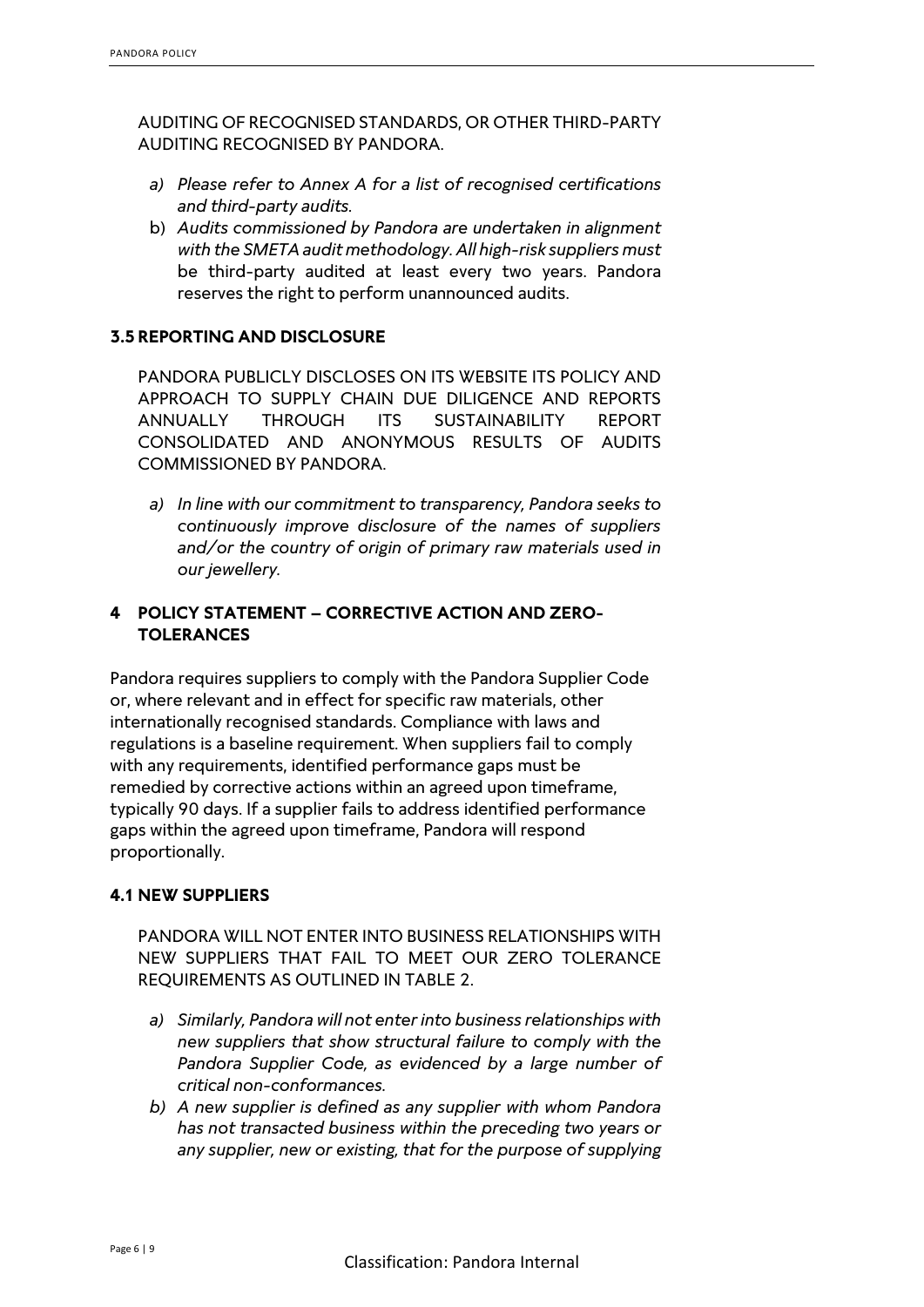*Pandora, uses a production facility not covered by an existing approval (no more than two years old).*

#### **4.2 EXISTING SUPPLIERS**

EXISTING SUPPLIERS FOUND TO VIOLATE OUR ZERO TOLERANCE REQUIREMENTS OR OTHERWISE SHOW STRUCTURAL FAILURE TO COMPLY WITH THE PANDORA SUPPLIER CODE MUST IMPLEMENT APPROPRIATE CORRECTIVE ACTIONS WITHIN NO MORE THAN 30 DAYS, AFTER WHICH PANDORA MAY TERMINATE THE BUSINESS RELATIONSHIP.

- *a) Corrective actions aimed at mitigating zero-tolerance violations must be verified by a third-party auditor for acceptance.*
- *b) Pandora reserves the right to terminate any contract with immediate effect when corrective actions are considered materially insufficient or implemented later than agreed, and when such action is considered in the best interest of workers, communities and the environment.*
- *c) Pandora ensures that identified non-compliances and other findings are reviewed in consultation with suppliers. No new orders can be placed with said supplier until our Zero Tolerance requirements have been met.*
- *d) For both new and existing suppliers, Pandora will manage violations of its Zero Tolerance requirements carefully and on a case-by-case basis.*
- *e) Using this approach, Pandora reserves the right, under exceptional circumstances and validated by the company's Responsible Sourcing Committee, to continue business transactions with suppliers failing to meet zero tolerance requirements or considered structurally non-compliant with the Pandora Supplier Code of Conduct.*
- *f) Such decisions will only be allowed if both of the following criteria are met: 1) there are no longer imminent material risks to workers, communities, and/or the environment, and 2) suppliers commit to rigorous, resourced, time-bound and sustainable corrective action.*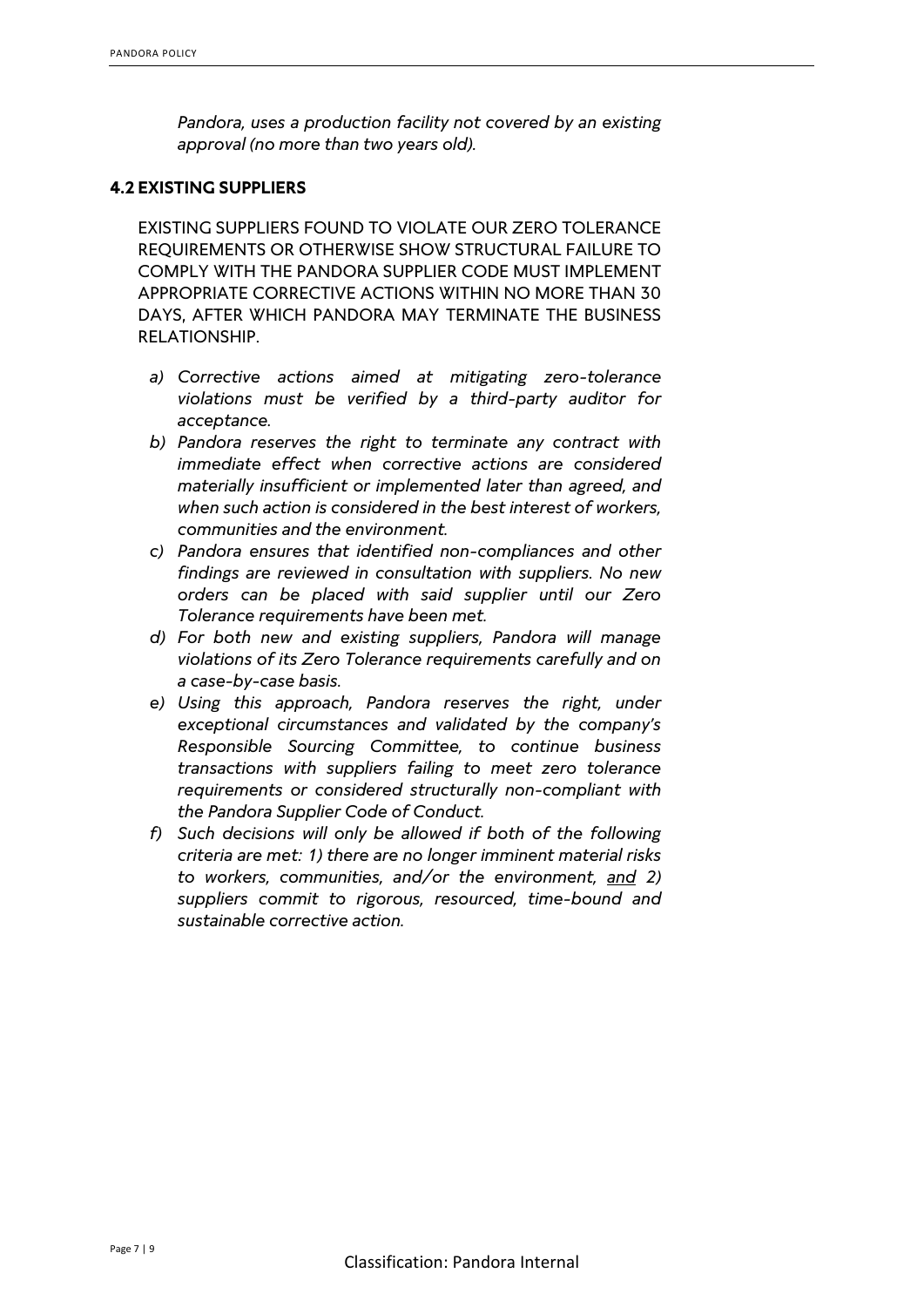# **Table 2: Pandora list of zero tolerances**

|                                                                                         | Definition                                                                                                                                                                                                                                                                                                                                                                                                                                                                                                                                                                           |
|-----------------------------------------------------------------------------------------|--------------------------------------------------------------------------------------------------------------------------------------------------------------------------------------------------------------------------------------------------------------------------------------------------------------------------------------------------------------------------------------------------------------------------------------------------------------------------------------------------------------------------------------------------------------------------------------|
| Forced labour and<br>inhumane<br>treatment                                              | The recruitment, movement, harboring or receiving of<br>children, women or men through the use of force, coercion,<br>abuse of vulnerability, deception or other means for the<br>purpose of exploitation.                                                                                                                                                                                                                                                                                                                                                                           |
| Child labour and<br>young labour                                                        | Workers who are younger than 15 years (or the legal<br>minimum age defined by the country, e.g. 14).<br>Workers who are younger than 18 years old who are subject<br>to hazardous working conditions likely to harm a person's<br>health, safety, or morals.                                                                                                                                                                                                                                                                                                                         |
| Falsified or fake<br>records or<br>attempts to<br>inappropriately<br>influence auditors | Falsified or fake records on compensation, working hours or<br>other working conditions cover a significant share of the<br>workforce or otherwise appear systematically used for the<br>purpose of deceiving workers, their representative<br>organizations, authorities and/or customers.<br>Inappropriate attempts to influence Pandora or other<br>auditors assigned to assess company compliance with social<br>and environmental standards including by use of gifts, bribes,<br>coercion or any other means to intimidate or incentivize to<br>get an illegitimate advantage. |
| Corruption and<br>bribery                                                               | Evidence of practices of corruption and bribery including<br>kickbacks endorsed by management, implicitly or explicitly.                                                                                                                                                                                                                                                                                                                                                                                                                                                             |
| Serious threat to<br>workers' health                                                    | Workers are exposed to hazardous working conditions<br>without appropriate protection for reducing the health and<br>safety risks.                                                                                                                                                                                                                                                                                                                                                                                                                                                   |
| Serious threat to<br>environment                                                        | High risk of violating environmental regulations that may<br>cause [significant] environmental damage to the<br>environment or neighboring communities including, but not<br>limited to, emissions to wastewater, soil, and air.                                                                                                                                                                                                                                                                                                                                                     |
| Structural failure to<br>workers' rights                                                | Evidence of structural practices that result in workers'<br>income (comprising regular and overtime payment, pension,<br>holiday pay, tax deductions, insurance or other) not meeting<br>local regulatory requirements.                                                                                                                                                                                                                                                                                                                                                              |

# **5 POLICY STATEMENT - PANDORA COMMITMENT TO SUPPLIERS**

Pandora is committed to engaging with suppliers on the basis of principles of integrity, fairness and transparency. We are committed to working with our suppliers to ensure compliance with our policies.